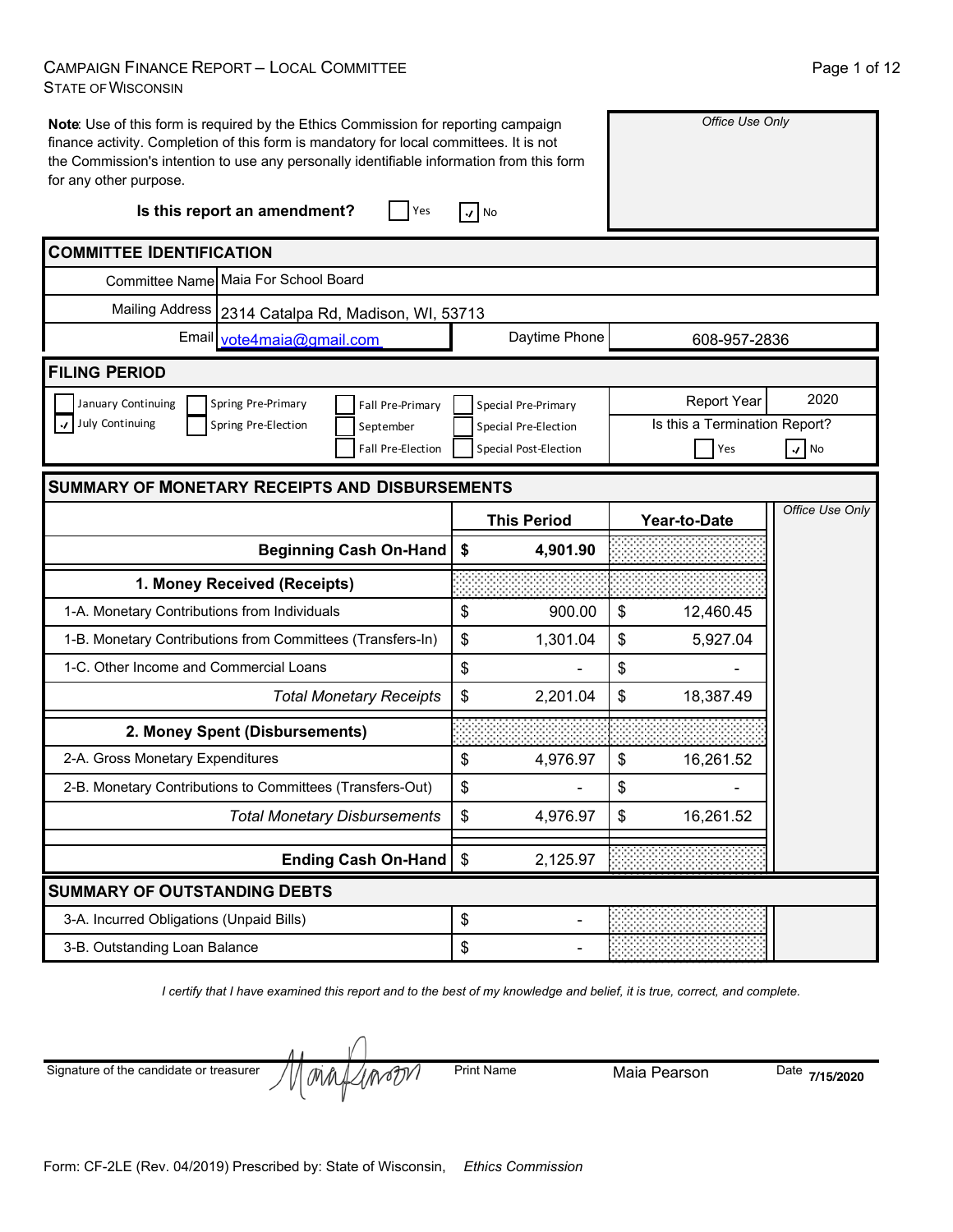### **Income** Schedule 1-A **Monetary Contributions from Individuals (Including Loans from Individuals)** Page 2 of 12

|             |                         |                     |         |           |            |                          | Comme |        |
|-------------|-------------------------|---------------------|---------|-----------|------------|--------------------------|-------|--------|
| <b>Date</b> | <b>Name</b>             | <b>Address</b>      | City    | <b>ST</b> | <b>Zip</b> | <b>Occupation</b>        | nts   | Amount |
| 3/26/20     | Kirbie Mack             | 13 Esther Court     | Madison | WI        |            | 53714-1 Not Employed     |       | 100.00 |
| 3/26/20     | <b>Margaret Nellis</b>  | 5509 Maywood Road   | Monona  | WI        |            | 53716 Not Employed       |       | 25.00  |
| 3/26/20     | Oscar Mireles           | 4350 Clover Ct      | Madison | WI        |            | 53711 Educator/Director  |       | 100.00 |
| 4/2/20      | Juan Jose Lopez         | 2532 Fairfield Pl   | Madison | <b>WI</b> |            | 53704 Retired            |       | 50.00  |
| 4/4/20      | <b>Heather Driscoll</b> | 2401 Oakridge Ave   | Madison | <b>WI</b> |            | 53704 Not Employed       |       | 500.00 |
| 4/7/20      | Sheba McCants           | 2932 S Vrain Street | Denver  | l CO      |            | 80236 Not Employed       |       | 25.00  |
| 4/18/20     | Megin McDonell          | 404 W Doty St       | Madison | <b>WI</b> |            | 53703 Executive Director |       | 100.00 |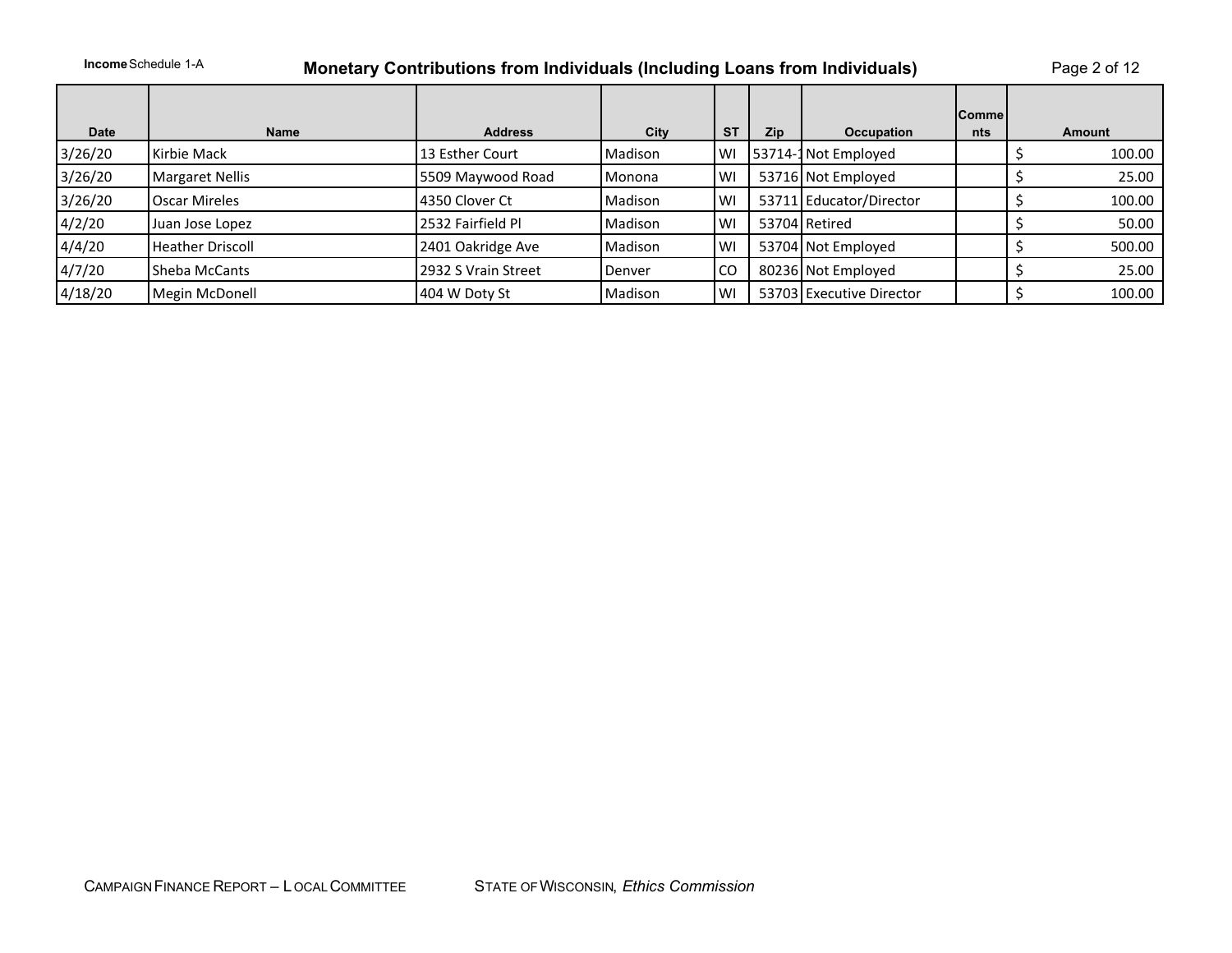# **Income** Schedule 1-B **Monetary Contributions from Committees (Transfers-In)** Page 3 of 12

| <b>Date</b> | <b>Committee Name</b>                                              | <b>Address</b>   | City    | S <sub>1</sub><br>Zip |       | Comments | Amount  |
|-------------|--------------------------------------------------------------------|------------------|---------|-----------------------|-------|----------|---------|
|             | 4/2/20 Blacks For Political and Social Action of Dane County, Inc. | 13 Esther Ct     | Madison | IW                    | 53714 |          | 300.0   |
| 3/30/20DPW  |                                                                    | 15 N Pinckney St | Madison | IW                    | 53703 |          | 0.001.0 |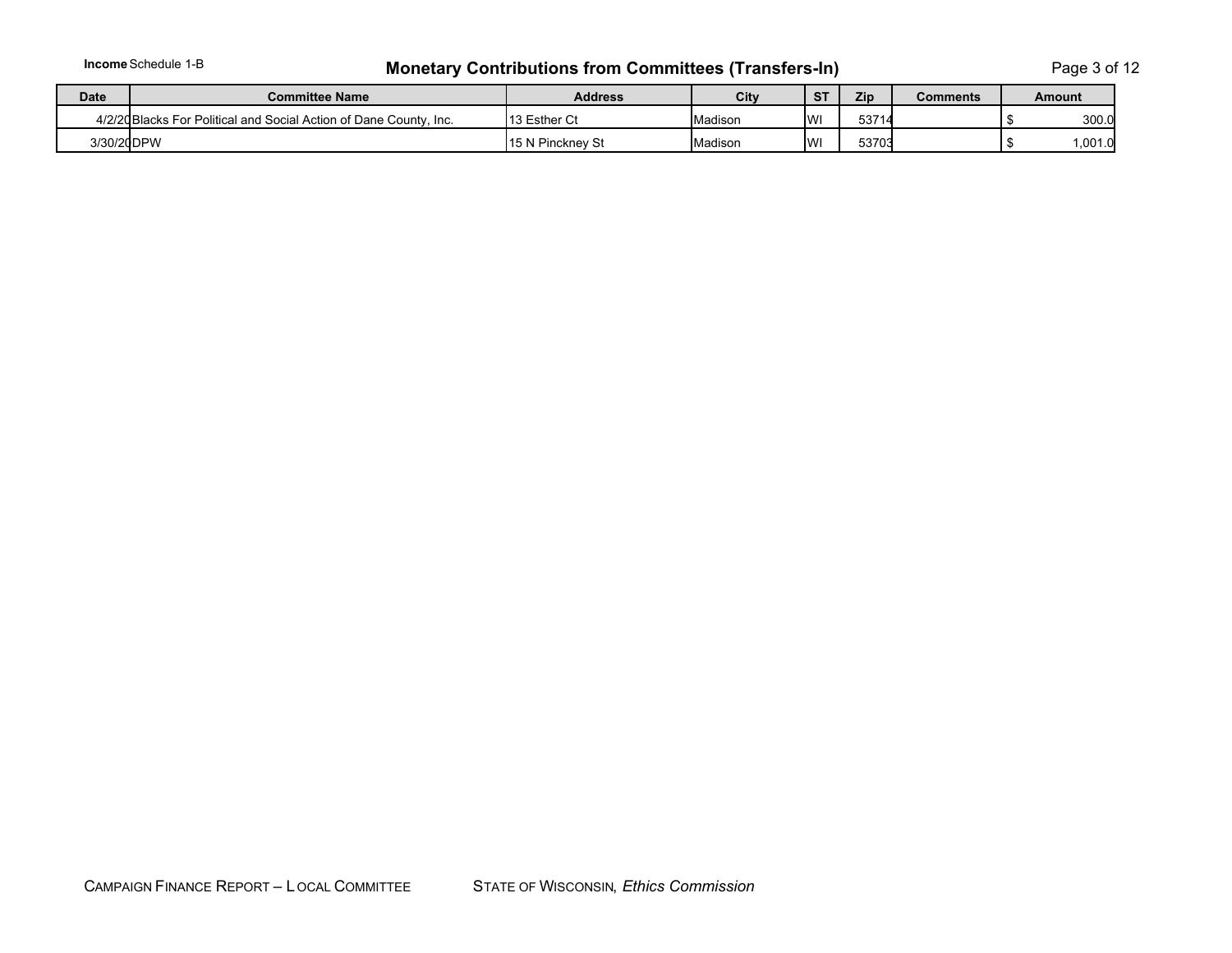| <b>Income Schedule 1-C</b> |  |
|----------------------------|--|
|----------------------------|--|

### **In the Income and Commercial Loans Commercial Loans** Page 4 of 12

| <b>Date</b> | Name | aaaress | -- |  | <b>Reason for Income</b> | Comments |
|-------------|------|---------|----|--|--------------------------|----------|
|             |      |         |    |  |                          |          |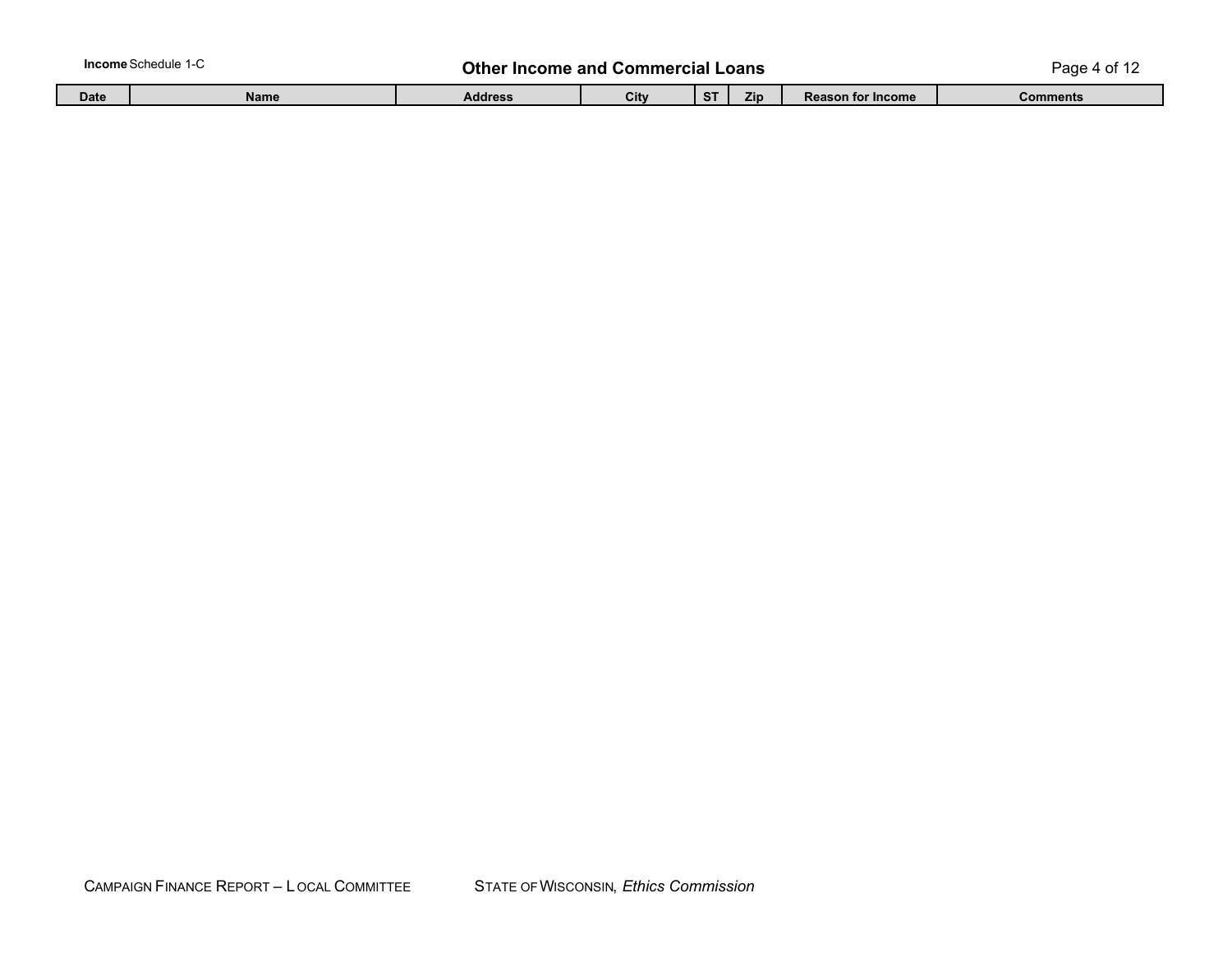**Amount**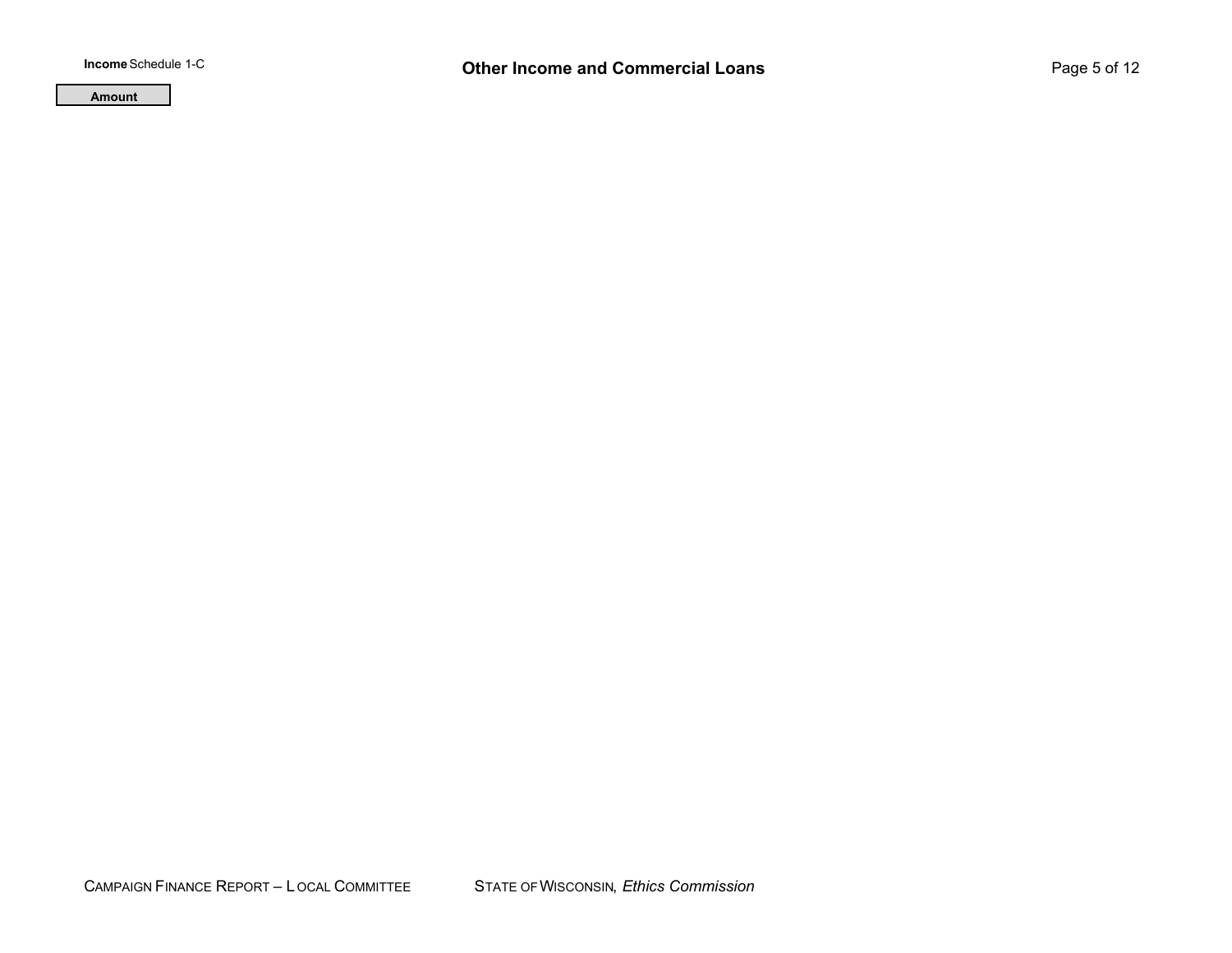|         | Disbursements Schedule 2-A        | <b>Gross Monetary Expenditures</b> |               |           |       |                                |                 |    | Page 6 of 12      |  |
|---------|-----------------------------------|------------------------------------|---------------|-----------|-------|--------------------------------|-----------------|----|-------------------|--|
| Date    | <b>Name</b>                       | <b>Address</b>                     | City          | <b>ST</b> | Zip   | <b>Purpose</b>                 | <b>Comments</b> |    | Amount            |  |
| 3/27/20 | NGP VAN, INC                      | 1445 New York Ave                  | Washington    | DC.       | 20005 | Robo Calls                     |                 | \$ | 157.01            |  |
| 3/29/20 | <b>ActBlue Technical Services</b> | 366 Summer Street                  | Sommerville   | MA.       | 2144  | Service Fees                   |                 | \$ | 4.9.              |  |
| 3/30/20 | Jan Sternbach                     | 4603 Maher Ave                     | Madison       | WI        | 53716 | Reimbursement                  | Isthmus Ad      | \$ | 3,600.0           |  |
| 4/3/20  | NGP VAN, INC                      | 1445 New York Ave                  | Washington    | DC.       | 20005 | Robo Calls                     |                 | \$ | 227.7             |  |
| 4/5/20  | <b>ActBlue Technical Services</b> | 367 Summer Street                  | Sommerville   | MA.       | 2145  | Service Fees                   |                 | \$ | 19.7 <sup>1</sup> |  |
| 4/7/20  | <b>ActBlue Technical Services</b> | 367 Summer Street                  | Sommerville   | MA        | 2145  | Service Fees                   |                 | \$ | 0.95              |  |
| 4/8/20  | NGP VAN, INC                      | 1445 New York Ave                  | Washington    | DC.       | 20005 | Robo Calls                     |                 | \$ | 398.0             |  |
| 4/8/20  | Facebook                          | 1 Hacker Way                       | Menlo Park    | CA        | 94025 | Facebook Ads                   |                 | \$ | 50.0              |  |
| 4/14/20 | Zoom Video Communications Inc.    | 55 Almaden Blyd 6th Floor          | San Jose      | CA        | 95113 | <b>Virtial Event</b>           |                 | \$ | 15.8              |  |
| 4/19/20 | <b>ActBlue Technical Services</b> | 368 Summer Street                  | Sommerville   | MA        | 2146  | Service Fees                   |                 | \$ | 3.9 <sup>1</sup>  |  |
| 4/21/20 | Weebley                           | 1455 Market St STE 600             | San Francisco | CA        | 94103 | Website                        |                 | \$ | 70.0              |  |
| 4/30/20 | Facebook                          | 1 Hacker Way                       | Menlo Park    | CA        | 94025 | Facebook Ads                   |                 | \$ | 30.0(             |  |
| 5/22/20 | <b>Staples</b>                    | 6580 Monona Dr                     | Madison       | WI        | 53716 | <b>Printer Ink for Letters</b> |                 | S  | 398.7             |  |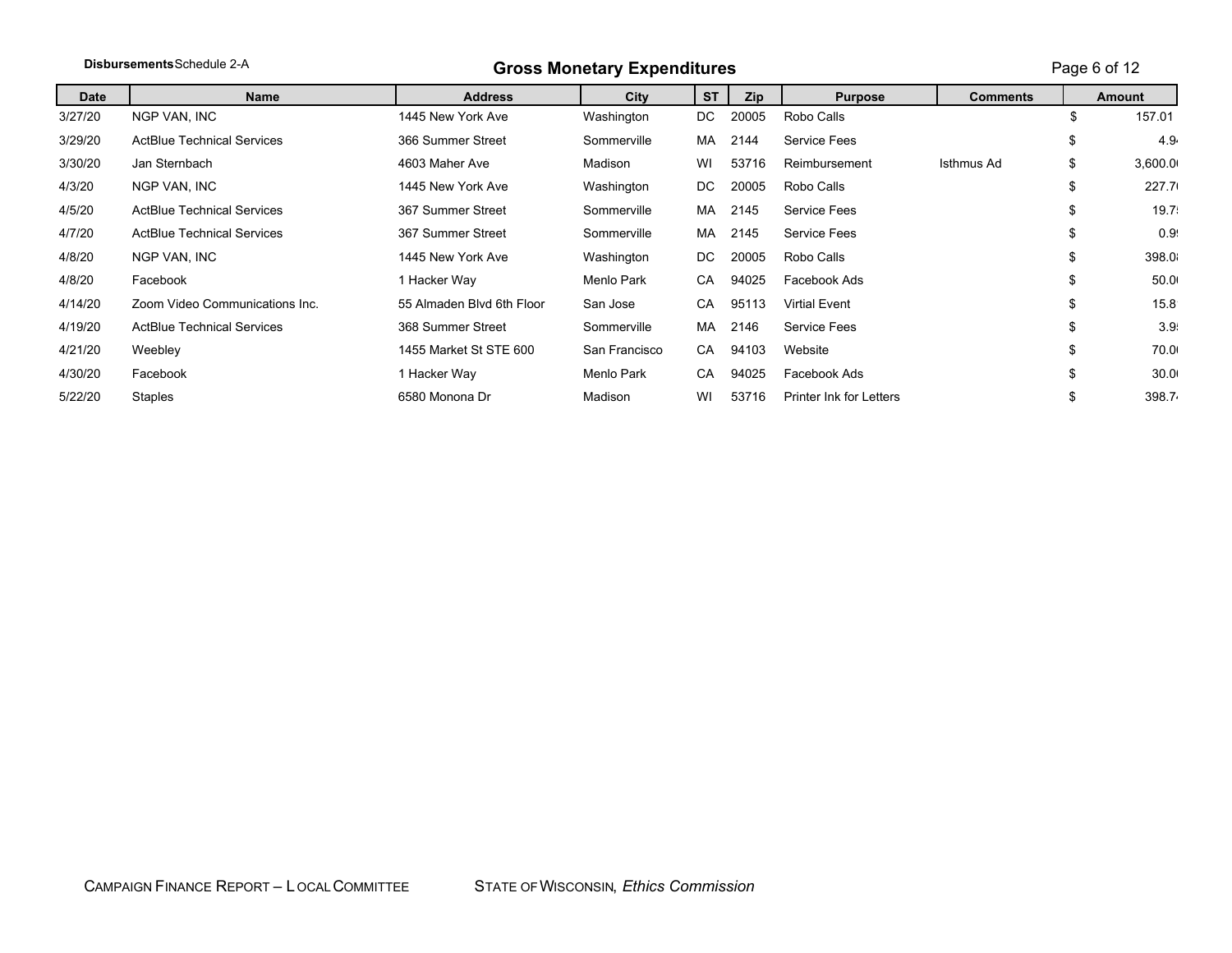| Disbursements Schedule 2-B                                  |      |                       |         |      |             |            | ∩r       |
|-------------------------------------------------------------|------|-----------------------|---------|------|-------------|------------|----------|
| <b>Monetary Contributions to Committees (Transfers-Out)</b> |      |                       |         |      |             |            | age.     |
|                                                             | Date | <b>Committee Name</b> | Address | City | $\sim$<br>◡ | <b>Zip</b> | Comments |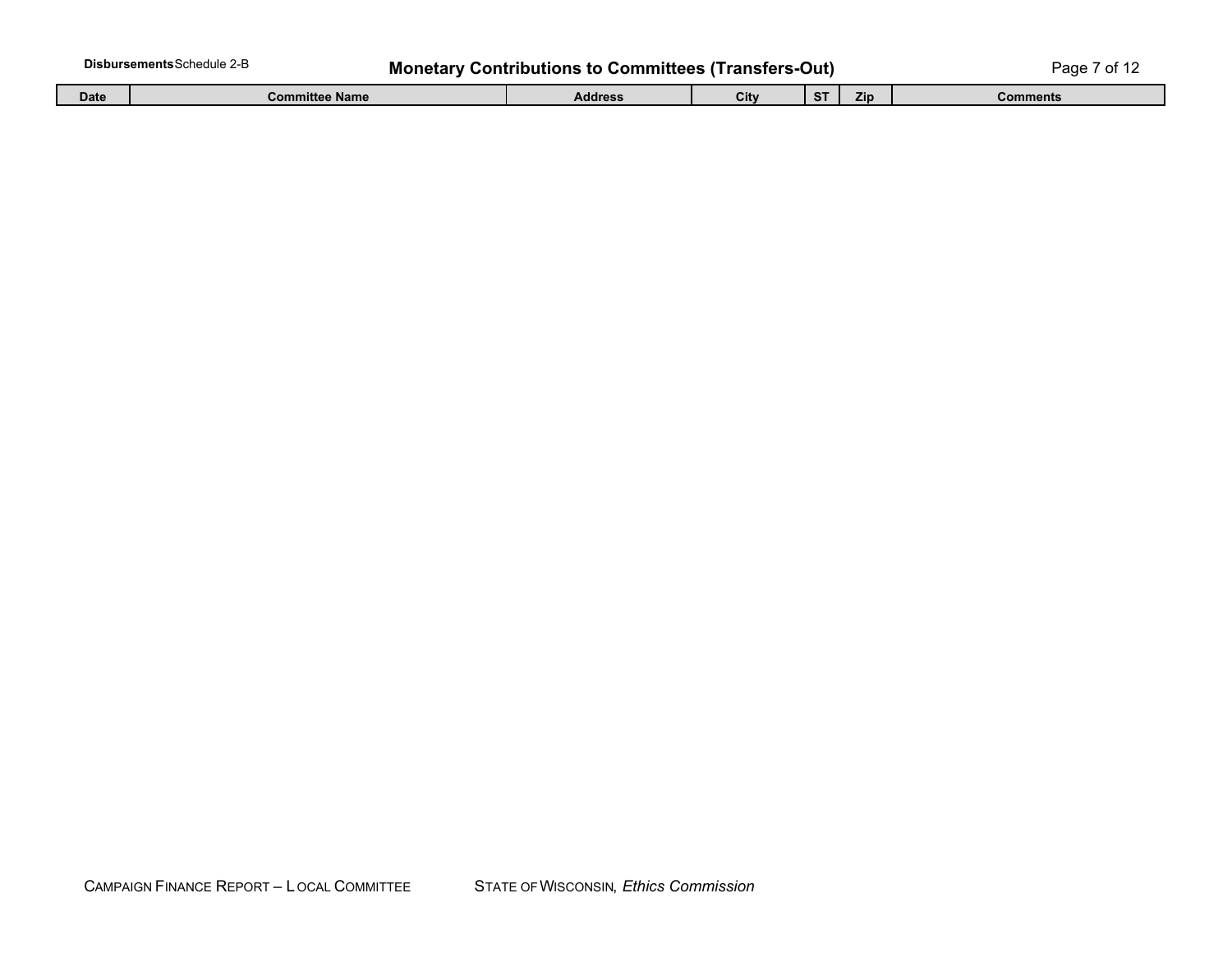**Amount**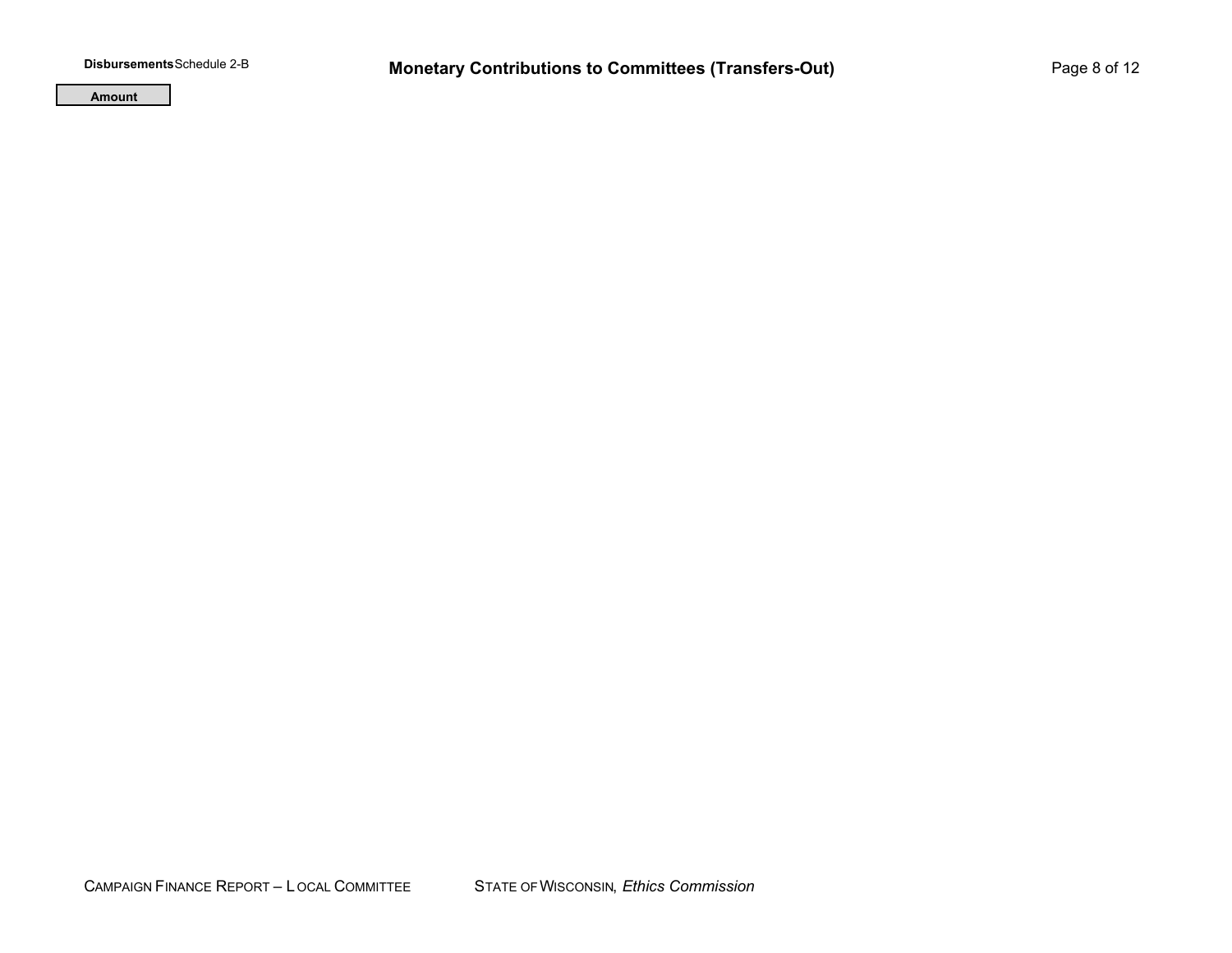# **Debts** Schedule 3-A **Incurred Obligations Excluding Loans (Unpaid Bills)** Page 9 of 12

| <b>Date</b> | <b>Name</b> | <b>Address</b> | City | $C$ T<br>ञ | Zip | <b>Purpose</b> | Outstanding<br>Balance,<br><b>Beginning of</b><br><b>Period</b> | <b>New Obligation</b><br><b>This Period</b> |
|-------------|-------------|----------------|------|------------|-----|----------------|-----------------------------------------------------------------|---------------------------------------------|
|-------------|-------------|----------------|------|------------|-----|----------------|-----------------------------------------------------------------|---------------------------------------------|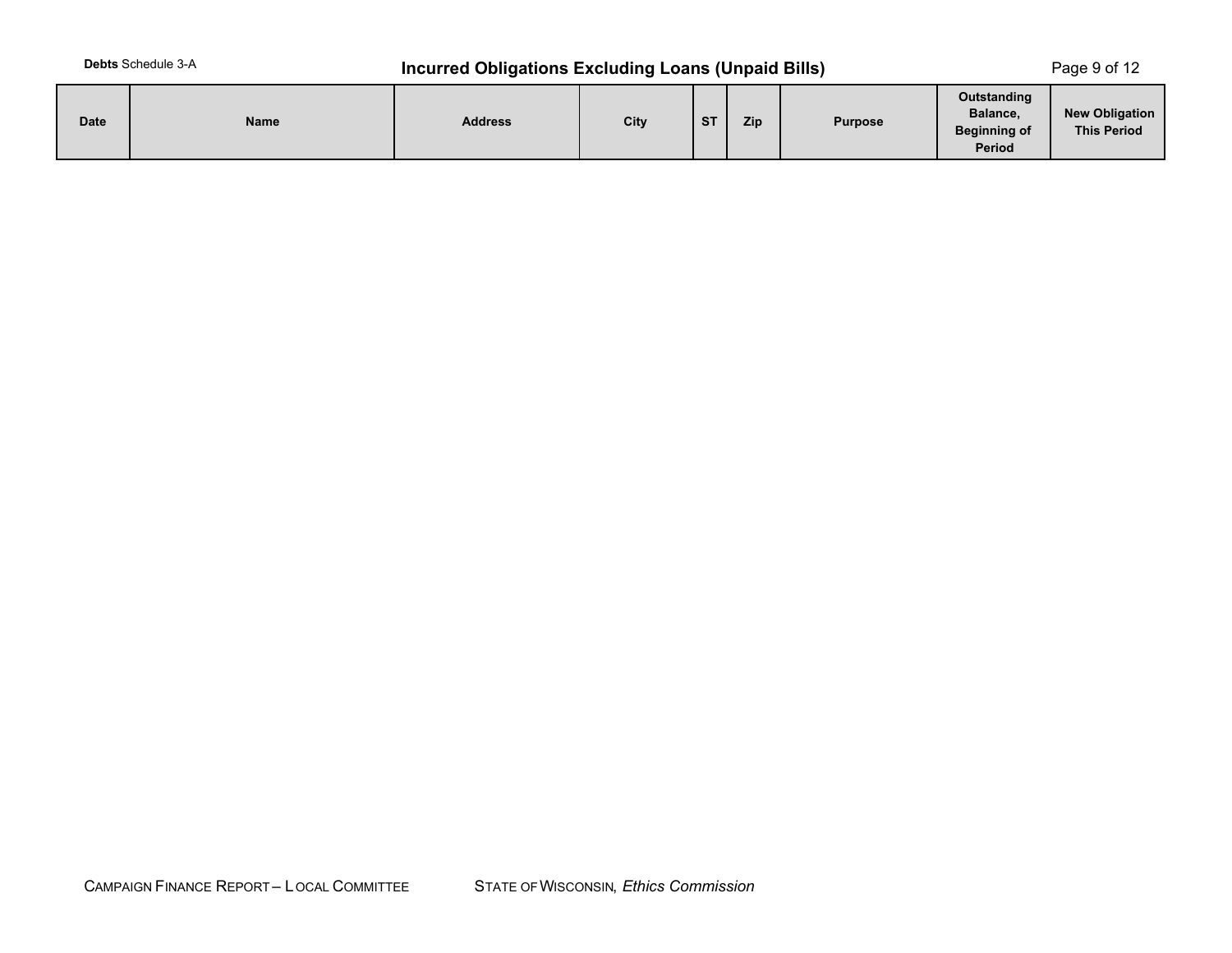**Outstanding Balance, Close of Period**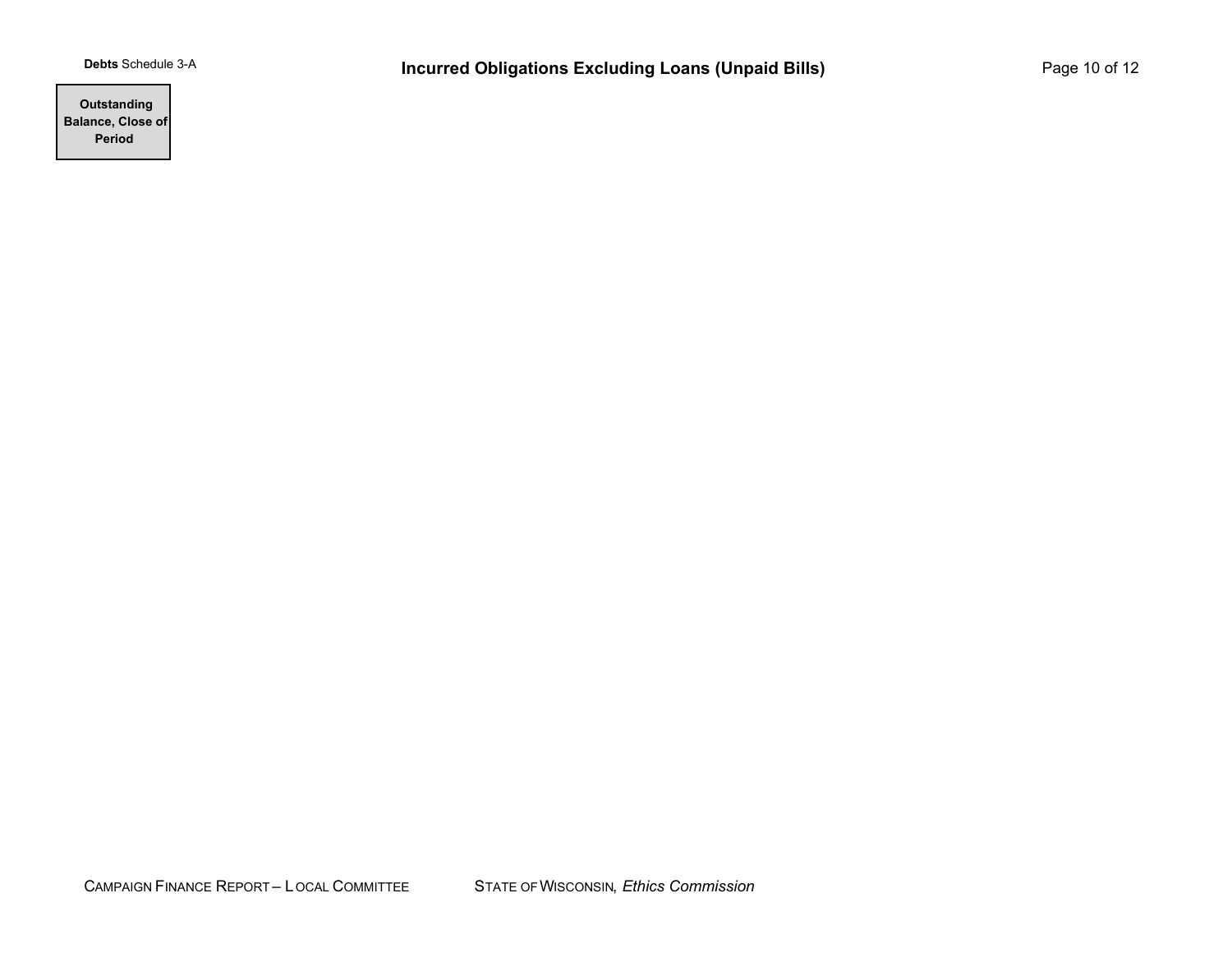# **Debts** Schedule 3-B **Loans (Personal, Committee, Commercial)** Page 11 of 12

| <b>Date</b> | <b>Name</b> | <b>Address</b> | City | $_{\rm cr}$<br>P | Zip | <b>Guarantor (if Any)</b> | Outstanding<br>Balance,<br><b>Beginning of</b><br><b>Period</b> | New Loan<br><b>Amount This</b><br><b>Period</b> |
|-------------|-------------|----------------|------|------------------|-----|---------------------------|-----------------------------------------------------------------|-------------------------------------------------|
|-------------|-------------|----------------|------|------------------|-----|---------------------------|-----------------------------------------------------------------|-------------------------------------------------|